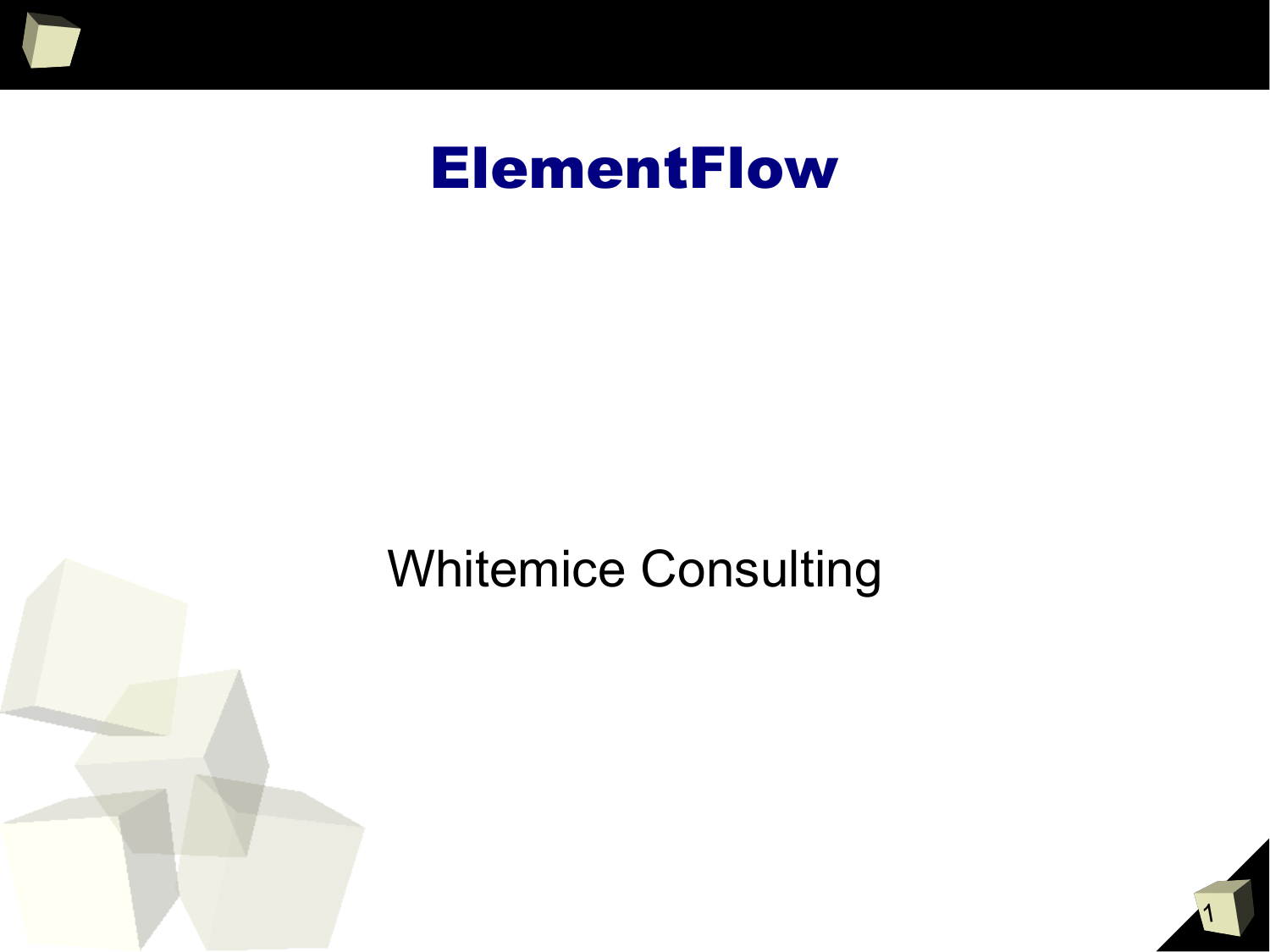Author: Ivan Sagalaev <Maniac@SoftwareManiacs Org> License: BSD variant Source: http://github.com/ryanmcgrath/twython Home Page:<https://launchpad.net/elementflow> Dependencies: textwrap, codecs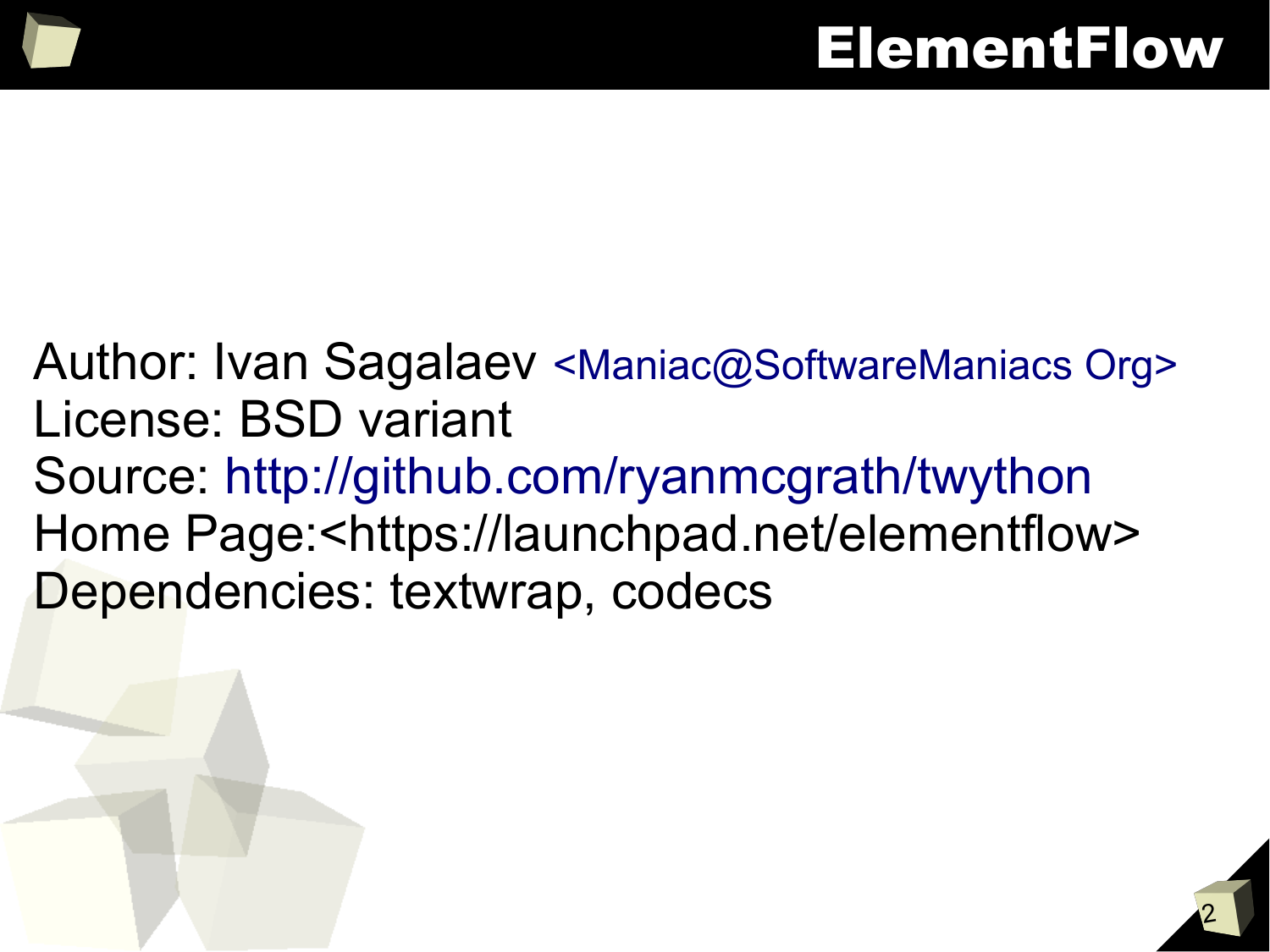# Description

3

Elementflow is a Python library for generating XML as a stream. Some existing XML producing libraries (like ElementTree, lxml) build a whole XML tree in memory and then serialize it. It might be inefficient for moderately large XML payloads (think of a content-oriented Web service producing lots of XML data output). Python's built-in xml.sax.saxutils.XMLGenerator is very low-level and requires closing elements by hand.

Also, most XML libraries, to be honest, suck when dealing with namespaces. <http://pypi.python.org/pypi/elementflow>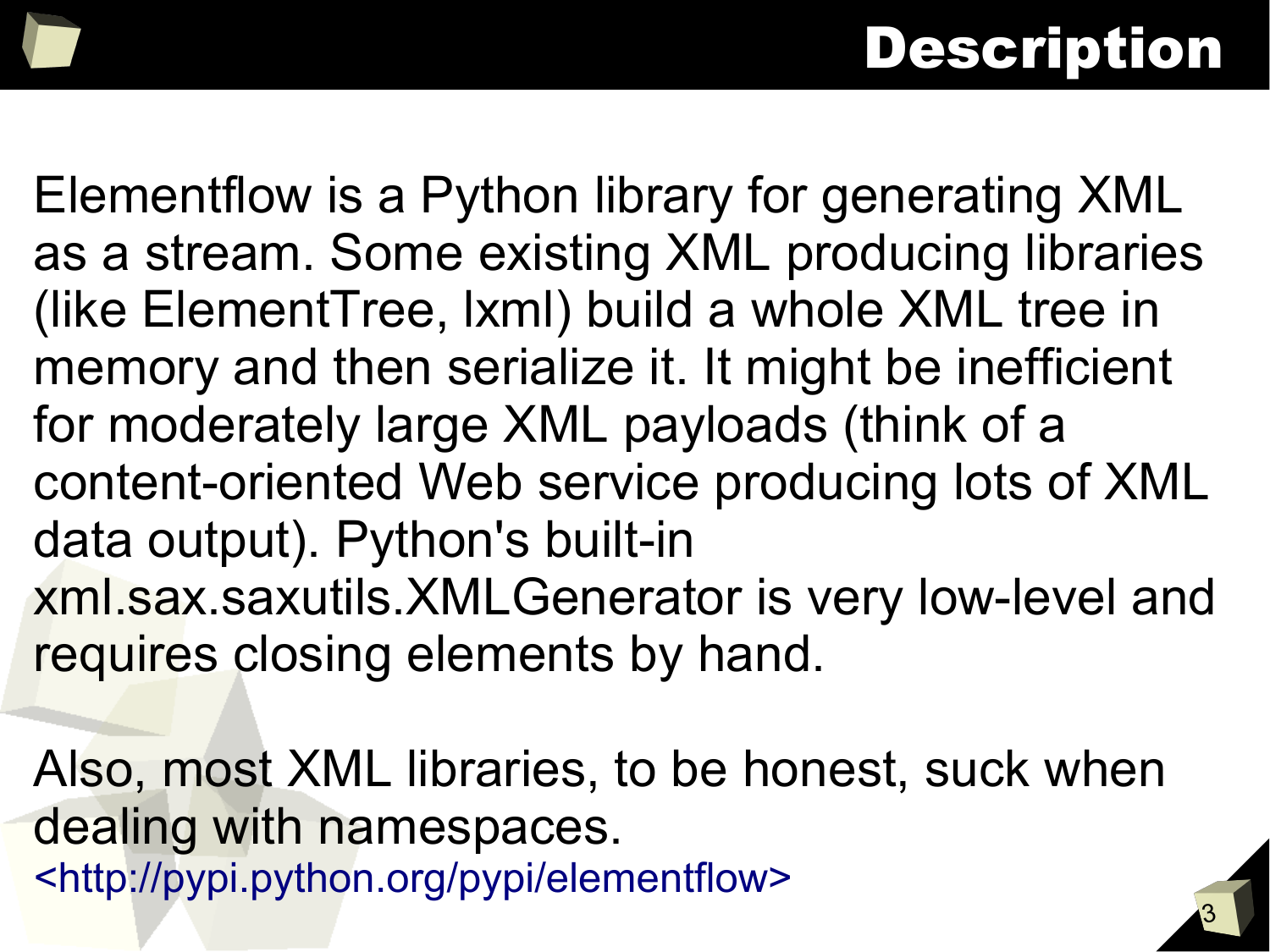



file = open('text.xml', 'w')  $\#$  can be any object with .write() method

with elementflow.xml(file, u'root') as xml: xml.element(u'item', attrs={u'key': u'value'}, text=u'text') with xml.container(u'container', attrs={u'key': u'value'}): xml.text(u'text') xml.element(u'subelement', text=u'subelement text'

• Raises an exception if an undefined namespace prefix is used. ●Namespaces may be defined for any container.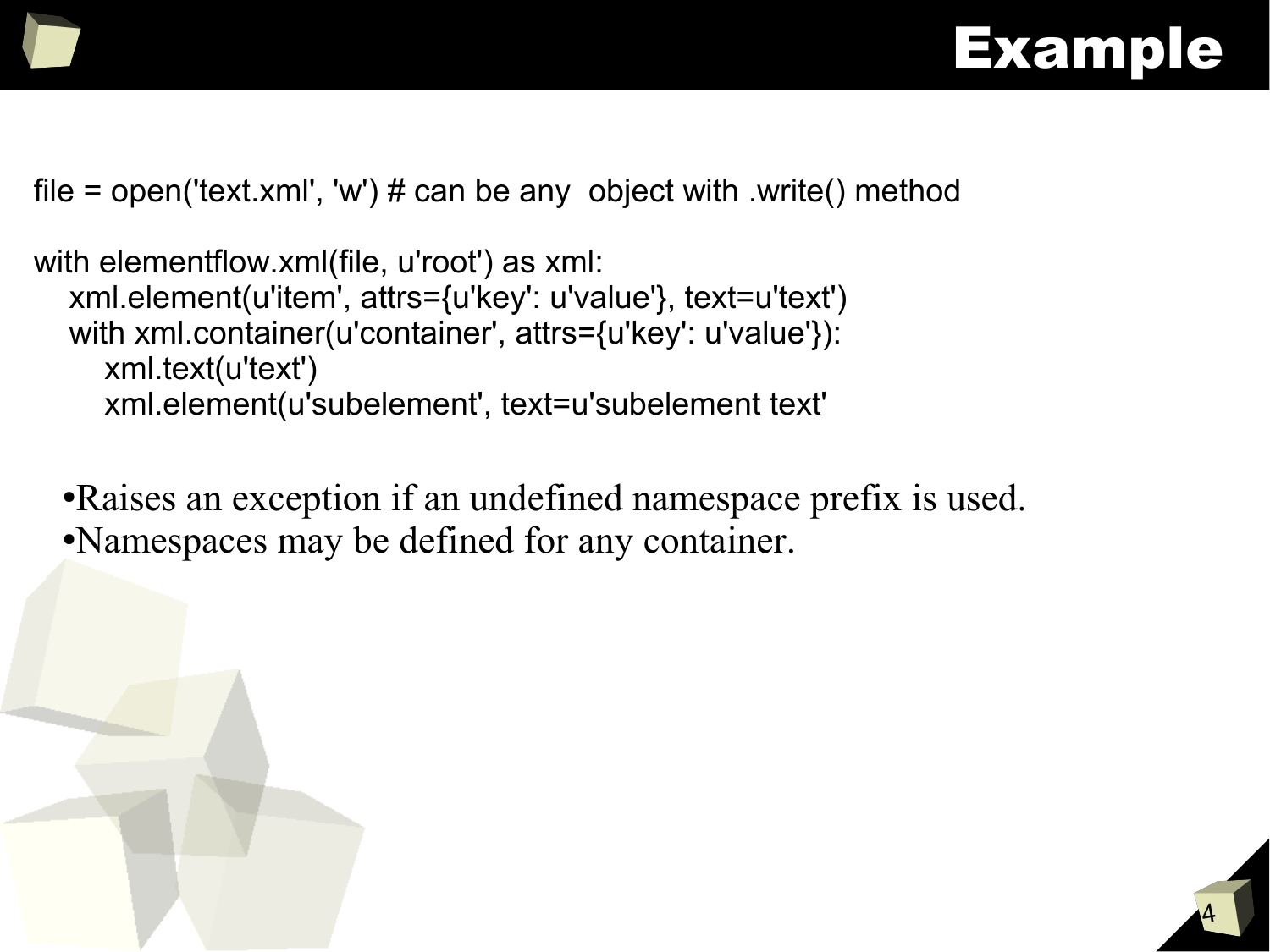#### Namespaces

with elementflow.xml(file, 'root', namespaces={'': 'urn:n', 'n1': 'urn:n1'}) as xml: xml.element('item') with xml.container('container', namespaces={'n2': 'urn:n2'): xml.element('n1:subelement', text='YoYo Mama') xml.element('n2:subelement')

●Raises an exception if an undefined namespace prefix is used. ●Namespaces may be defined for any container.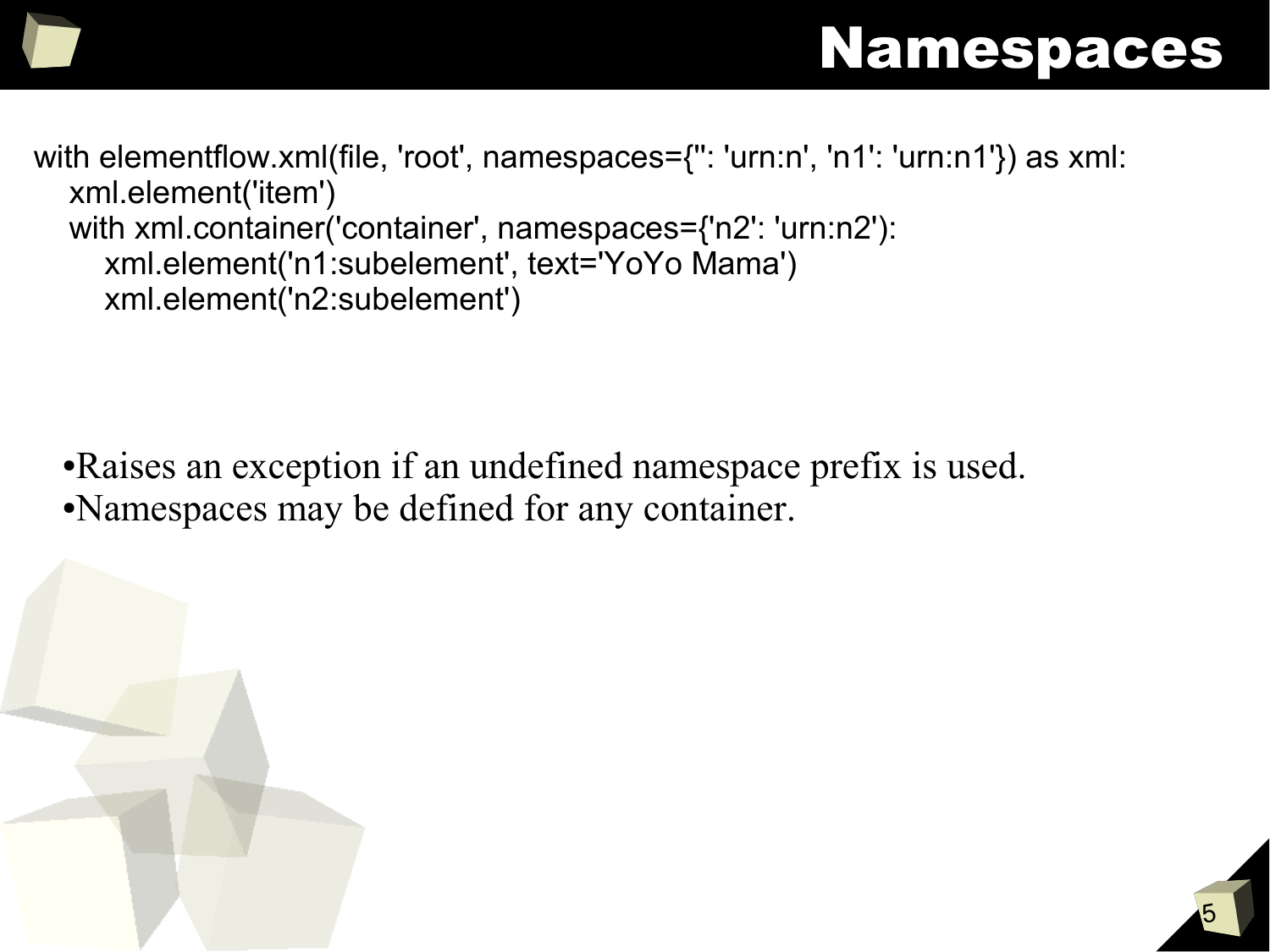## Pretty Print

with elementflow.xml(file, 'root', indent=True):



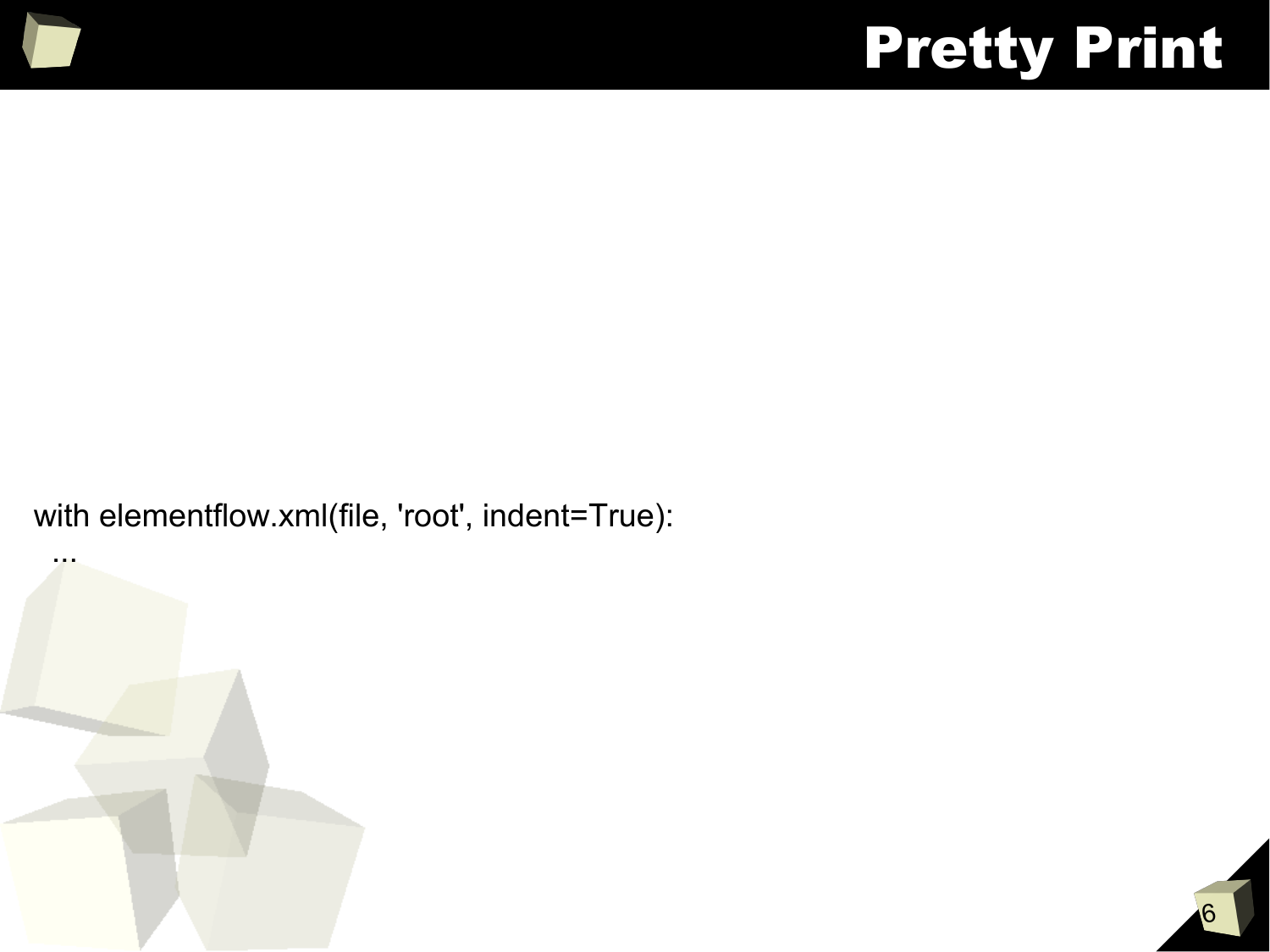### As a generator

def g():

 xml = elementflow.xml(elementflow.Queue(), 'root') with xml:

for item in collection:

xml.element(...)

if len(xml.file) > BUFSIZE:

 yield xml.file.pop() #Yield only when the buffer exceeds a given size yield xml.file.pop()

• elementflow. Queue is a buffer that is cleared by calling pop()